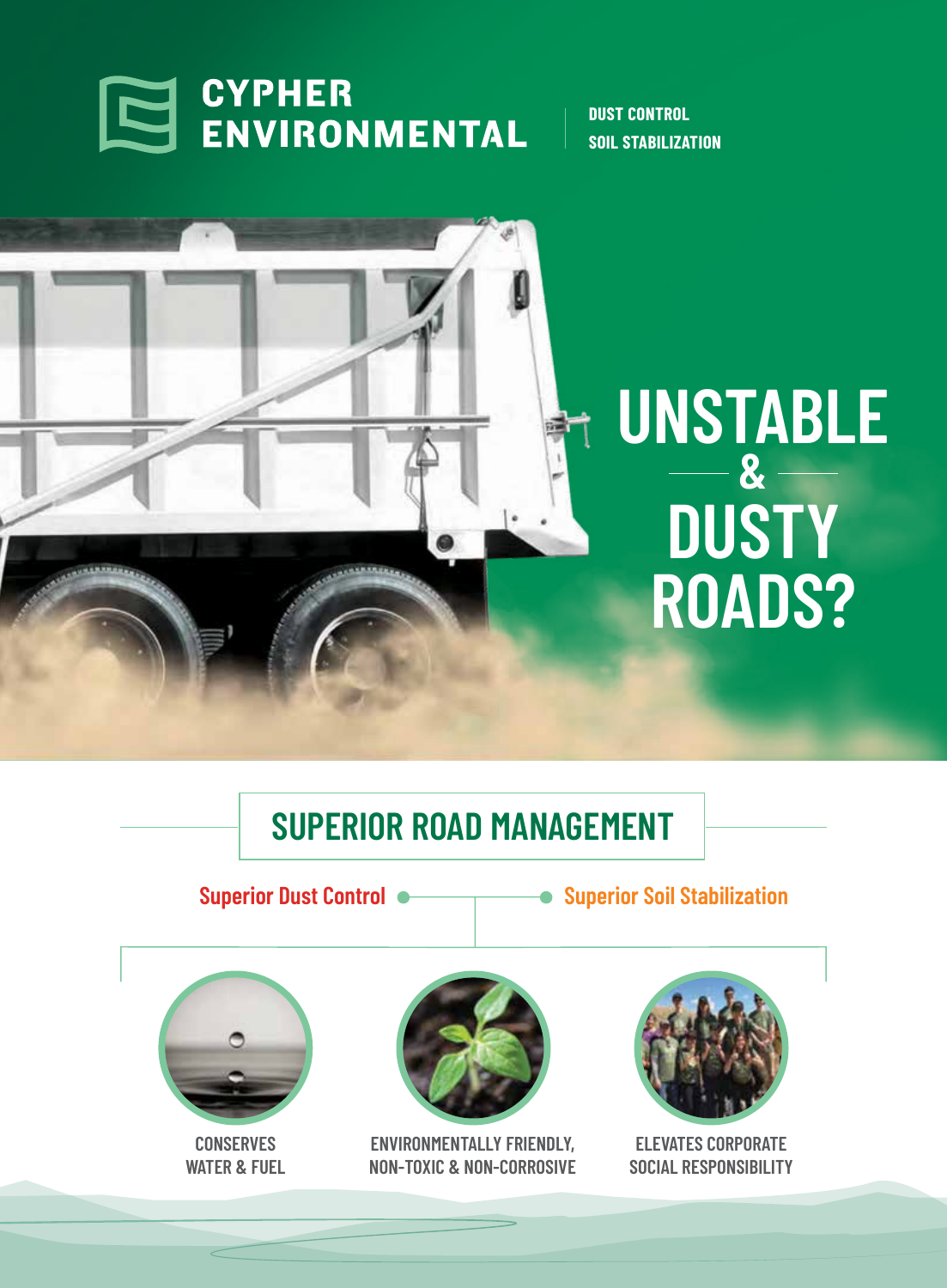**61%**

**REDUCTION IN**

**ROLLING RESISTANCE**

AS REPORTED BY: Syncrude Canada

**63% REDUCTION IN SWELL POTENTIAL** AS REPORTED BY: EPMMOP – Quito, Ecuador



**90+%**

**REDUCTION IN AIRBORNE DUST** 



**Cypher's products comply with Boeing D6-17487 Conformity, therefore are non-corrosive to airplanes and any other vehicles or equipment using treated runways or roads.**

Calm dir Cargo



 $2 \pm 3$ 



0-F092



**EDUST/BLOKR®** 

**300+% CALIFORNIA BEARING RATIO (CBR) MEASURE OF ROAD MATERIAL STRENGTH** AS REPORTED BY: Geoconsult, S.A.

Cypher Environmental provides superior dust control and soil stabilization solutions specifically engineered for a range of material inputs and road conditions found worldwide. As an industry pioneer, we set ourselves apart by providing products that are not only designed to reduce your environmental footprint, but simultaneously help reduce long-term operating costs. Beyond the positive impacts our products have on the environment, we have a robust philosophy on giving back to the communities where we work by engaging with philanthropic endeavours like our Corporate Social Responsibility (CSR) initiative, Cypher Green Roads. With Cypher by your side, you will enhance product safety, reduce your environmental impact, and improve your bottom line.

**GENERATED FROM THE ROADS 100% LESS CORROSIVE THAN ROAD SALTS &**

**GLOBAL** 

**SOLUTIONS**

AS REPORTED BY: Eng-Tech



### **SROAD//STABILIZR® Superior Soil Stabilization Superior Dust Control Superior Dust Control**

# **WHY CHOOSE CYPHER ENVIRONMENTAL?**



**COUNTRIES: 40+**



**COMPLIES WITH BOEING D6-17487 CONFORMITY**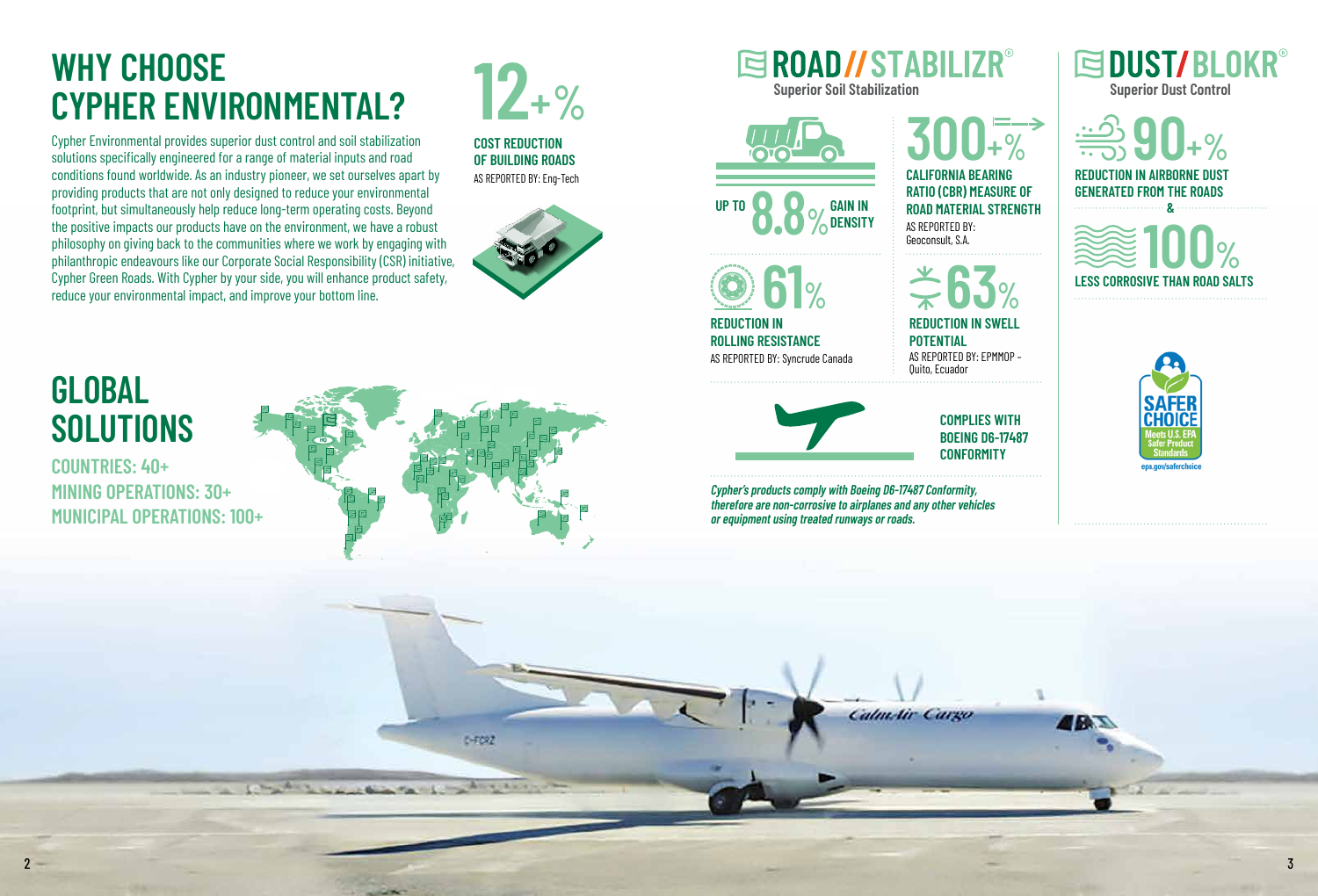

**DUST/BLOKR**®'s primary use is to provide an environmentally friendly alternative for dust control on roads and unpaved surfaces of almost any kind. Additionally, the **DUST/BLOKR**® line of products offers an excellent solution for dust and erosion control of stockpiles of a variety of materials. Unlike many alternatives, **DUST/BLOKR**® contains no chlorides, hydrocarbons or toxic by-products, so it is neither corrosive to vehicles, toxic to roadside vegetation, nor harmful to use around nearby water bodies or environmentally sensitive areas.

**DUST/BLOKR**® is a revolutionary solution designed to be a cost comparable, yet environmentally friendly and non-corrosive alternative to road salts and hydrocarbon based dust suppressants. Arguably the most widely used products in the world for dust control, magnesium chloride and calcium chloride (road salts) are low in cost, but very harmful to the environment due to their highly corrosive properties. Beyond being similarly priced, **DUST/BLOKR**® yields longer lasting results, better performance in wet weather, and enhanced engineering properties of the roads it is applied to. Applied using standard equipment and techniques, the product can easily be adopted by any customers who have used a water truck for dust control applications in the past.

**BLOKR°** derives its efficacy in a different manner than<br>le based dust suppressants, which are hygroscopic<br>sorb moisture, which keeps the road moist and **DUST/BLOKR**® derives its efficacy in a different manner than chloride based dust suppressants, which are hygroscopic and absorb moisture, which keeps the road moist and therefore minimizes the dust. **DUST/BLOKR**® is a proprietary blend of sugars, starches and minerals, which when combined together offer excellent binding power to bind the road's running surface together to eliminate the dust. Therefore the product lasts longer in dry weather, but also has none of the negative side effects, such as slipperiness in the rain.

### **BLOKR® ▶ SIGNIFICANT SAVINGS DUST/BLOKR**® **SIGNIFICANT SAVINGS**

### **DUST/BLOKR**® **VERSATILITY**

**VERSATILE NON-TOXIC NON-CORROSIVE USED GLOBALLY**

**WATER AND FUEL SAVINGS 85+%**

**DUST/BLOKR**® is shipped in a highly concentrated form and mixed with several parts water prior to application, creating a solution that is cost-effective enough to ship globally.

**Safety** is critical on all roads, whether industrial or municipal. Testing on roads treated with **DUST/BLOKR**® has shown positive results on both brake tests and skid resistance tests, with the ability to provide better traction after the product has been applied.





# **EDUST/BLOKR®**

**Superior Dust Control**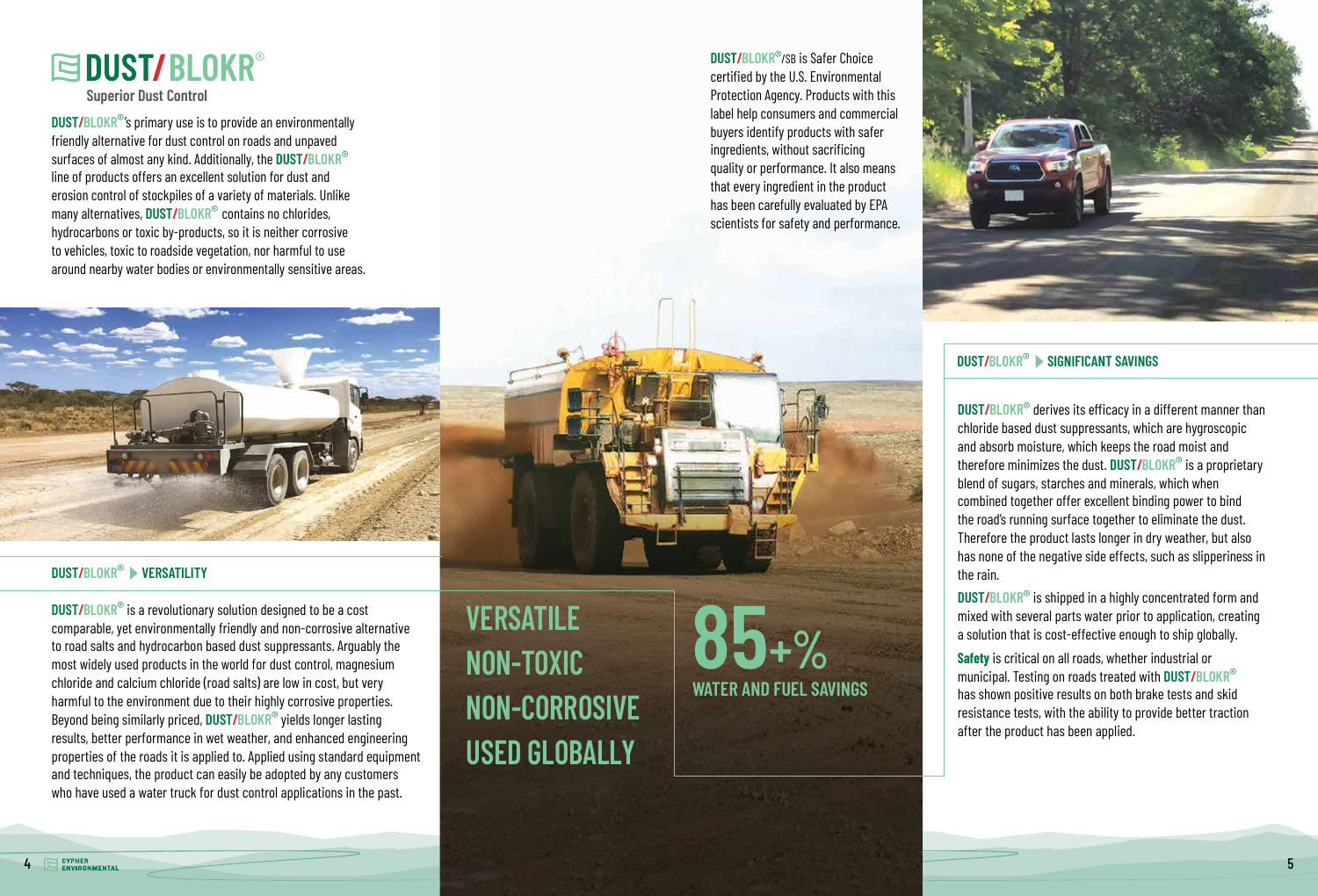**ROAD//STABILIZR**® **'S CONCENTRATION IS UNRIVALED IN THE MARKET. 1 LITER TREATS 33 CUBIC METERS OF COMPACTED SOIL MATERIAL, THEREFORE SHIPPING COSTS ARE NEGLIGIBLE, EVEN TO THE MOST REMOTE LOCATIONS. THE PRODUCT IS ALSO APPLIED WITH STANDARD ROAD MAINTENANCE EQUIPMENT, MAKING EASY ADOPTION ANOTHER HIGHLY ATTRACTIVE QUALITY**

A long-term soil stabilizer that is designed to increase stability of high clay content materials, **ROAD//STABILIZR**® is used to strengthen the treated material by increasing its density after compaction. As a result of the increased density, treated materials exhibit excellent improvements in CBR values (California Bearing Ratio) and reduced swelling potential, therefore a more durable road surface during wet and dry weather.







**LONG TERM STRONGER SAFER LOW COST**

### **STRONG CLAY-BASED MATERIAL VERSATILITY**

**ROAD//STABILIZR**® is not a glue - it acts on the clay component already in the road materials. Comprised of a combination of enzymes, electrolytes and surfactants, it works by releasing water from the soil, enabling it to be compacted to a denser form. It then manipulates the clay to bind it together permanently, increasing its strength and density.

By using the in-situ clay-based material, significant cost savings are also achieved by cutting back on expensive and more traditional stabilization materials, such as aggregates or cement. The effect on the clay is long term; it does not wash away in the rain and provides lasting stabilization for several years.

In fact, highly travelled **ROAD//STABILIZR**® roads maintain the high densities that are achieved after compaction through the action of the traffic, which help yield the long term stabilization results. Therefore **ROAD//STABILIZR**® provides a perfect solution for high traffic haul roads, secondary roads and municipal roads.

The product is not only applicable to the running surface or base of unpaved roads, but can be used in the base, sub-base or sub-grade of both paved and unpaved roads alike, should the correct clay content exist.

Due to the added density and stability after the **ROAD//STABILIZR**® stabilization, the stabilized material will exhibit less swell and movement, resulting in more stability for the layers above, and can provide for longer lasting pavement life due to the added stability below.

A paper has been published in the Canadian Geotechnical Journal, specifically referencing **ROAD//STABILIZR**® ability to reduce capillary rise, and showcasing its ability to effectively aid in the building of better sub-base and sub-grade materials.

**Through a single application of ROAD//STABILIZR**®**, significant cost savings result through the use of cheaper road building materials, long term reductions in maintenance costs and vastly reduced rolling resistance. Reductions in dust are also a pleasant side-effect.**



AS REPORTED BY: 3rd party lab results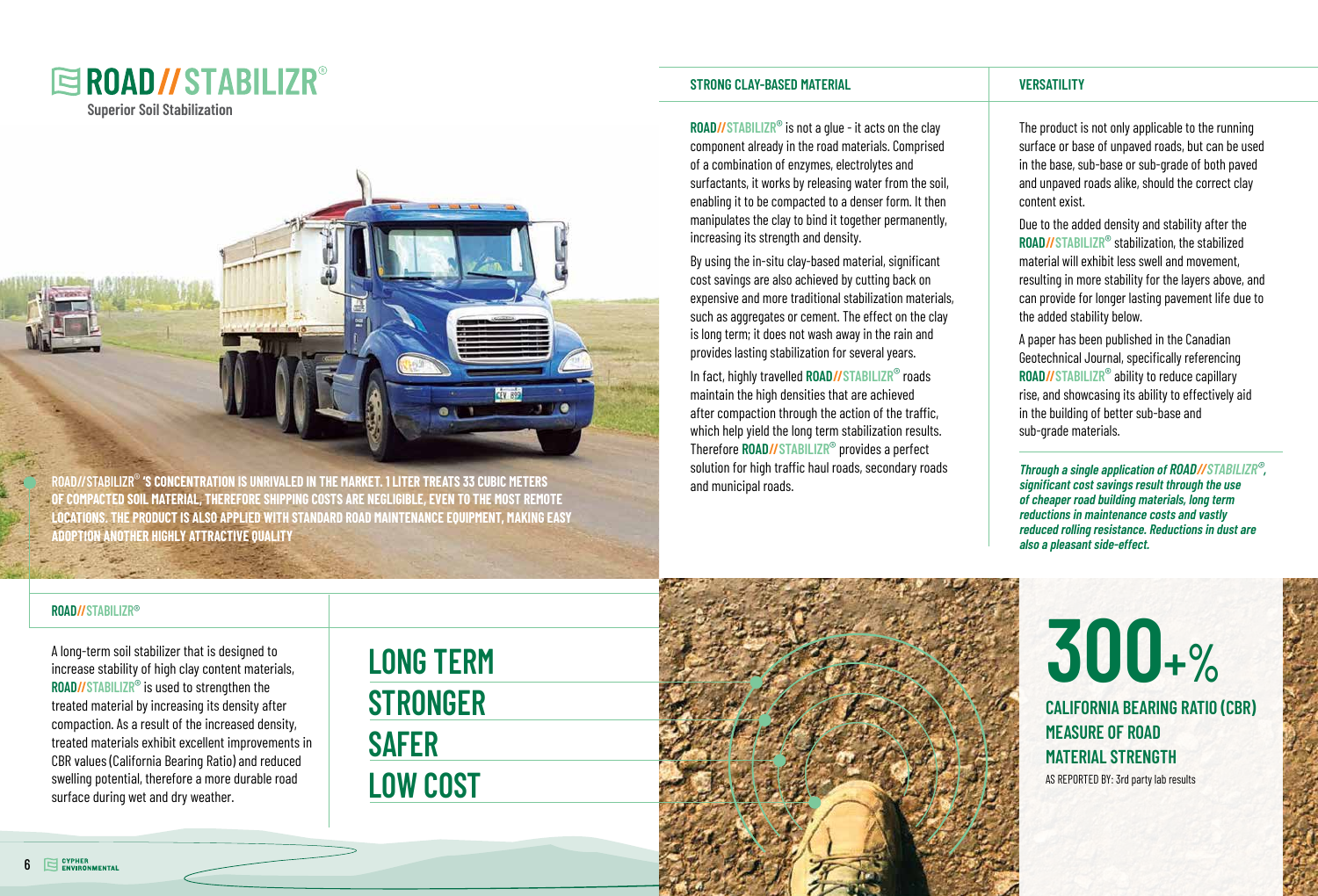# **ENSURING QUALITY RESULTS**

**CYPHER IS CAREFUL TO ENSURE ITS PRODUCTS ARE USED SAFELY. ALL DISTRIBUTORS ARE GIVEN A FULL PROGRAM OF TRAINING ON THE PRODUCTS, AND THE COMPANY THEN TAKES A PROACTIVE ROLE IN ENSURING THE PRODUCTS ARE SUITABLE FOR THE INTENDED APPLICATION.** 

**"WE DO A SIGNIFICANT AMOUNT OF DUE DILIGENCE ON OUR CUSTOMERS. I KNOW THAT MIGHT SOUND KIND OF STRANGE, BUT WE NEED TO BE SURE THEY UNDERSTAND HOW THE SOLUTIONS SHOULD BE APPLIED IN ORDER TO YIELD THE BEST RESULTS POSSIBLE."** 

**– CYPHER'S PRESIDENT, TODD BURNS.**

## **CYPHER GREEN ROADS**

give back by enhancing local roads and i<br>in the communities in which our product<br>used around the world. Cynher Green Roa and/or a portion of profits from a project to local<br>communities in need located near mines and large Born out of this commitment to Corporate Social Responsibility and Environmental Social Governance, our newest initiative, Cypher Green Roads, aims to give back by enhancing local roads and infrastructure in the communities in which our products are being used around the world. Cypher Green Roads mandates that we donate substantial volumes of product communities in need located near mines and large projects that are using Cypher solutions.





### **CYPHER ENVIRONMENTAL**

Cypher attempts to set the bar high for other businesses around the world, and it all started with a mandate to develop products to help make a positive impact on the environment, using only environmentally friendly inputs. But with Corporate Social Responsibility being top of mind for all industries worldwide today, Cypher has adopted a policy that mandates the company always takes the high road. This not only includes such initiatives as donating a portion of all sales to charity and mandated community service hours for team members, but even includes such measures as pension plans, paid benefits, mental health resources and profit sharing for its staff.



**"Always do what's right."**

8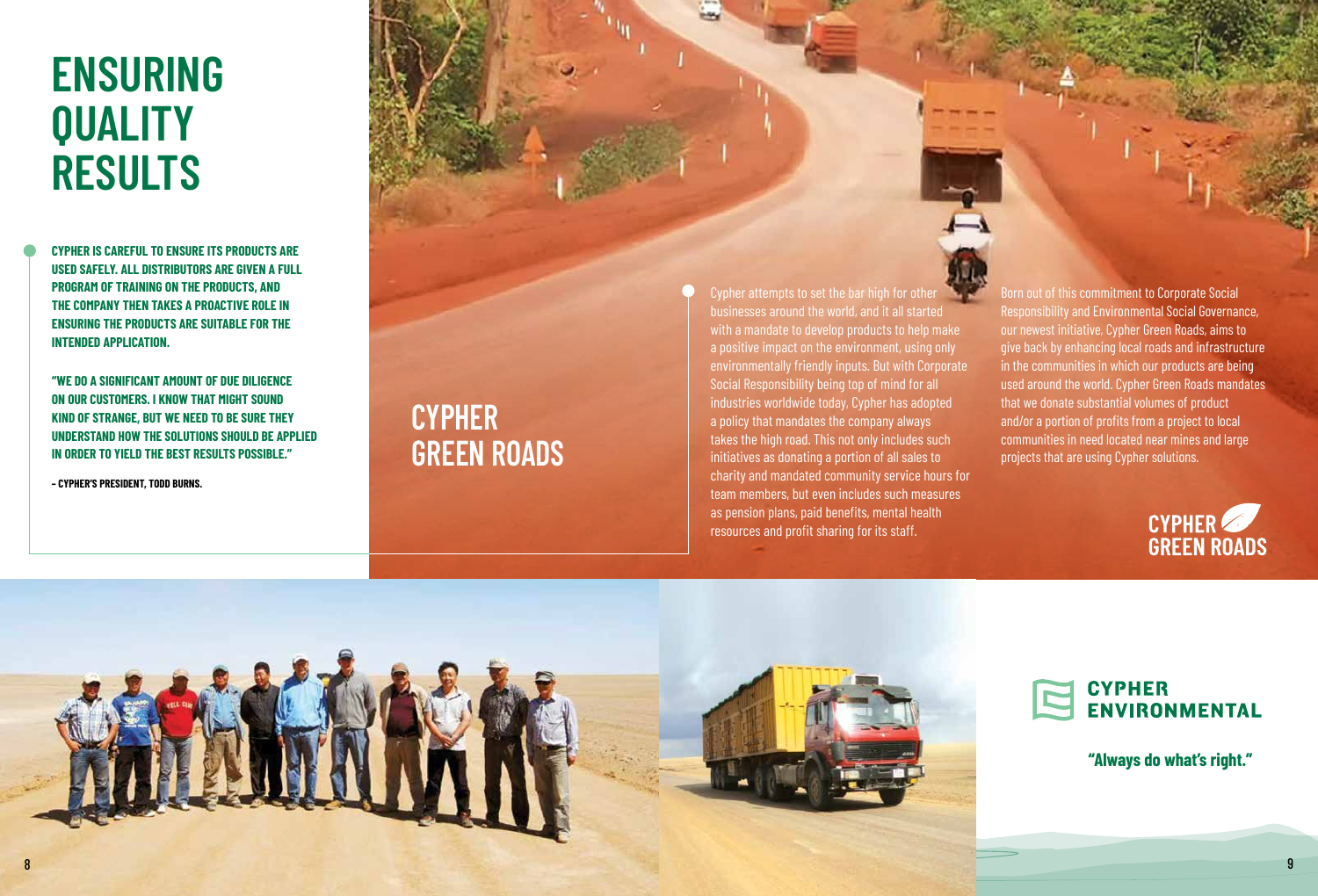| Notes:                                                                           |                                                                                                                       |
|----------------------------------------------------------------------------------|-----------------------------------------------------------------------------------------------------------------------|
|                                                                                  |                                                                                                                       |
|                                                                                  |                                                                                                                       |
|                                                                                  |                                                                                                                       |
|                                                                                  |                                                                                                                       |
|                                                                                  |                                                                                                                       |
|                                                                                  |                                                                                                                       |
|                                                                                  |                                                                                                                       |
|                                                                                  |                                                                                                                       |
|                                                                                  |                                                                                                                       |
|                                                                                  |                                                                                                                       |
|                                                                                  |                                                                                                                       |
|                                                                                  |                                                                                                                       |
|                                                                                  |                                                                                                                       |
|                                                                                  |                                                                                                                       |
|                                                                                  |                                                                                                                       |
|                                                                                  |                                                                                                                       |
|                                                                                  |                                                                                                                       |
|                                                                                  |                                                                                                                       |
|                                                                                  |                                                                                                                       |
|                                                                                  |                                                                                                                       |
|                                                                                  |                                                                                                                       |
|                                                                                  |                                                                                                                       |
|                                                                                  |                                                                                                                       |
|                                                                                  |                                                                                                                       |
|                                                                                  |                                                                                                                       |
|                                                                                  |                                                                                                                       |
| $\overline{\phantom{a}}$                                                         |                                                                                                                       |
|                                                                                  |                                                                                                                       |
|                                                                                  |                                                                                                                       |
| ,我们也不会有什么?""我们的人,我们也不会不会不会不会。""我们的人,我们也不会不会不会不会。""我们的人,我们也不会不会不会。""我们的人,我们也不会不会不 | <u> 1989 - Jan Barat de Barat de la contrada de la contrada de la contrada de la contrada de la contrada de la c</u>  |
|                                                                                  | <u> Alexandro de la contrada de la contrada de la contrada de la contrada de la contrada de la contrada de la con</u> |
| $\sim$ 100 $\mu$                                                                 | <u> 1989 - Jan Samuel Barbara, martin da shekara ta 1989 - An tsara tsara tsara tsara tsara tsara tsara tsara tsa</u> |
|                                                                                  |                                                                                                                       |
|                                                                                  | <u> 1989 - John Stoff, amerikansk politiker (d. 1989)</u>                                                             |